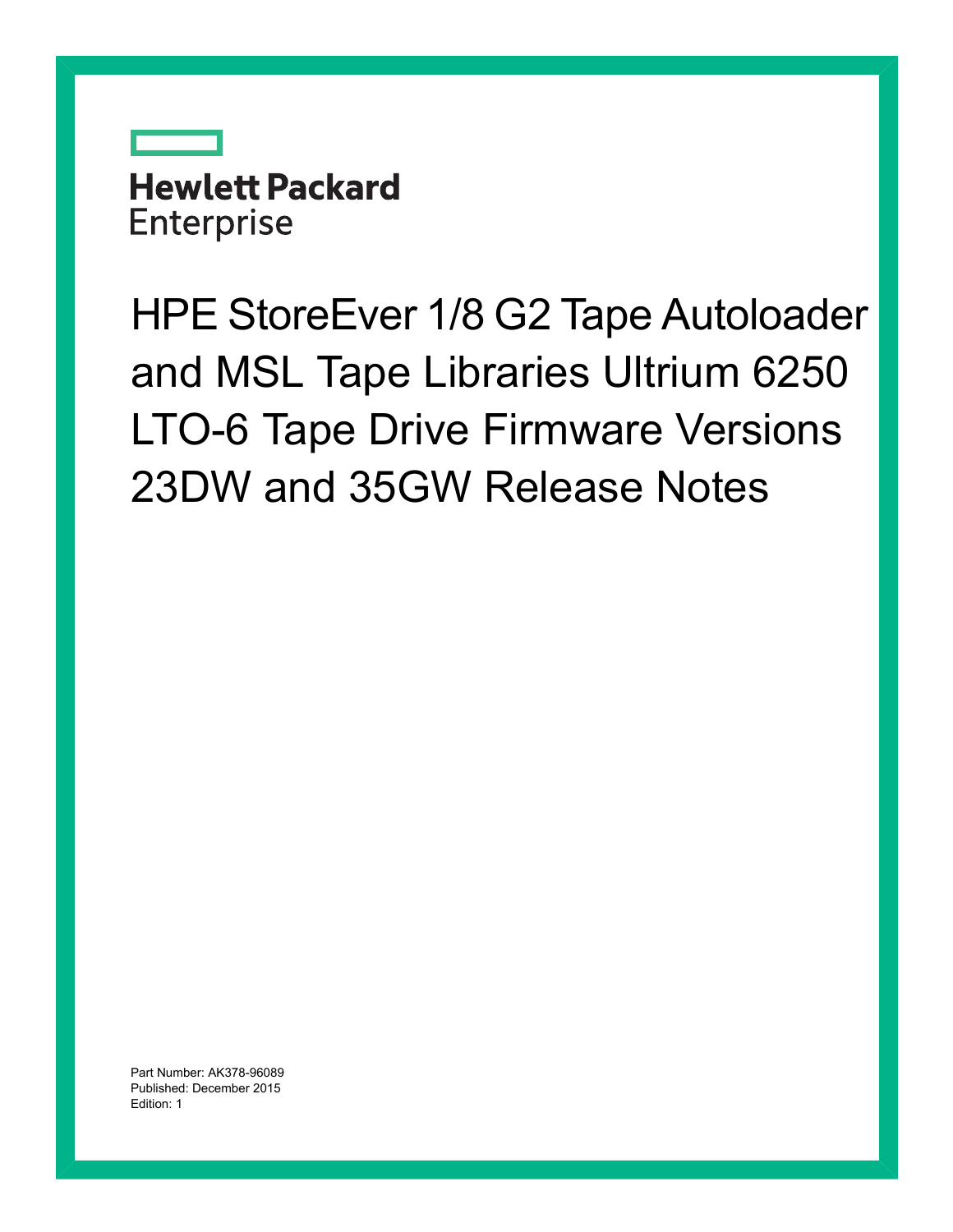#### © Copyright 2010, 2015 Hewlett Packard Enterprise Development LP

The information contained herein is subject to change without notice. The only warranties for Hewlett Packard Enterprise products and services are set forth in the express warranty statements accompanying such products and services. Nothing herein should be construed as constituting an additional warranty. Hewlett Packard Enterprise shall not be liable for technical or editorial errors or omissions contained herein.

Confidential computer software. Valid license from Hewlett Packard Enterprise required for possession, use, or copying. Consistent with FAR 12.211 and 12.212, Commercial Computer Software, Computer Software Documentation, and Technical Data for Commercial Items are licensed to the U.S. Government under vendor's standard commercial license.

Links to third-party websites take you outside the Hewlett Packard Enterprise website. Hewlett Packard Enterprise has no control over and is not responsible for information outside the Hewlett Packard Enterprise website.

#### **Acknowledgments**

Microsoft® and Windows® are either registered trademarks or trademarks of Microsoft Corporation in the United States and/or other countries.

Adobe® and Acrobat® are trademarks of Adobe Systems Incorporated.

UNIX® is a registered trademark of The Open Group.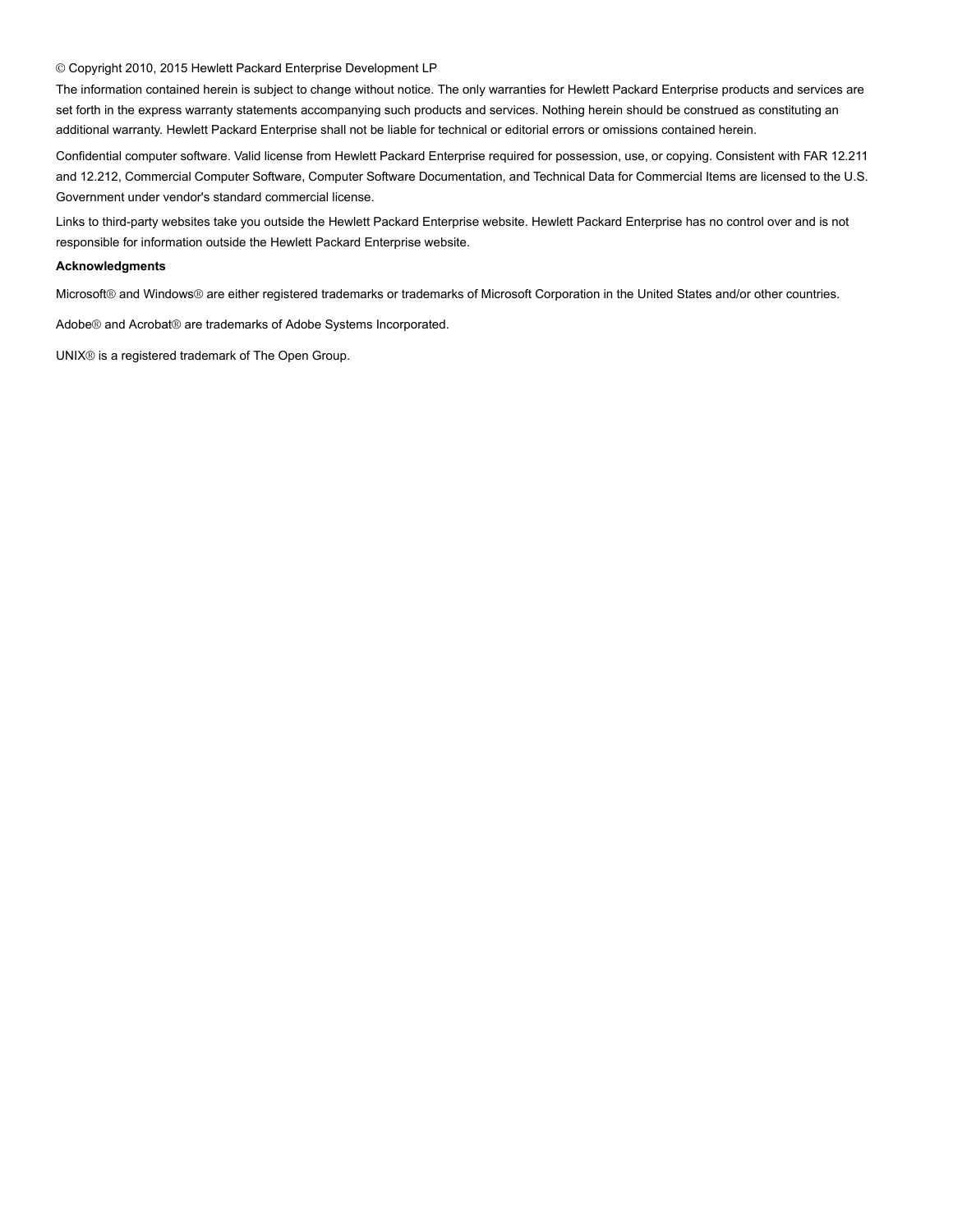# **Description**

This release includes updated tape drive firmware for Ultrium 6250 tape drives in HPE StoreEver 1/8 G2 Tape Autoloaders and MSL2024, MSL4048, MSL6480, MSL8048, and MSL8096 Tape Libraries.

The tape drive firmware can be updated through any of the following methods:

- Remote management interface (RMI)
- Operator control panel (OCP)
- HPE Library and Tape Tools (L&TT)

Tape drive firmware versions: 25DW (FC) and 35GW (SAS)

# Update recommendation

Update recommendation: Recommended

# Supersede information

Supersedes: All previous versions of tape drive firmware.

# Product models

This release applies to the following product models:

- HPE StoreEver 1/8 G2 Tape Autoloader with an Ultrium 6250 SAS or FC tape drive
- HPE StoreEver MSL2024 Tape Library with one or more Ultrium 6250 SAS or FC tape drives
- HPE StoreEver MSL4048 Tape Library with one or more Ultrium 6250 SAS or FC tape drives
- HPE StoreEver MSL6480 Tape Library with one or more Ultrium 6250 SAS or FC tape drives
- HPE StoreEver MSL8048 Tape Library with one or more Ultrium 6250 SAS or FC tape drives
- HPE StoreEver MSL8096 Tape Library with one or more Ultrium 6250 SAS or FC tape drives

# Languages

- English (American)
- English (International)

# Operating systems

This release is not OS-dependent.

# Compatibility notes

When an MSL6480 has a Data Verification partition that includes both LTO-6 and LTO-7 tape drives, the LTO-6 tape drives must have 23DW, 35GW, or newer firmware installed.

# **Enhancements**

The following enhancements are part of this firmware release:

- New error code 0x50b4 reported for a Space to EOD failure if cartridge memory (CM) indicates no valid EOD on tape.
- Improved tape alert reporting for additional types of load and read failures.
- Improved supportability by enhancing internal drive logging.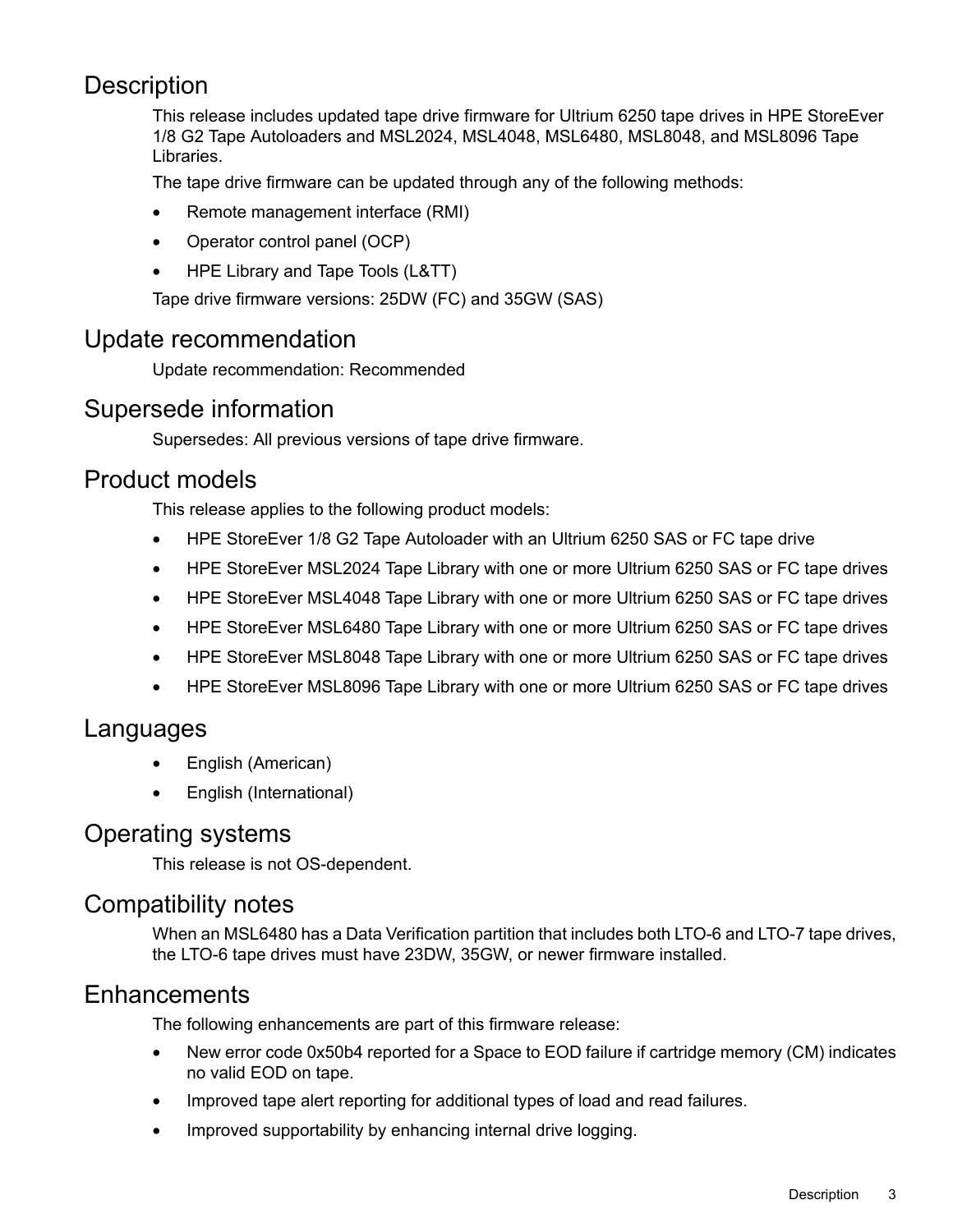- Improved supportability by enhancing the VERIFY command.
	- Added Immediate mode support on primary port when VTE=1.
	- Added Verify by Filemarks (VBF) bit.
- Upgraded the OpenSSL version to 1.0.1p to include the latest security fixes.
- A TapeAlert is now reported for a previously undetected CM problem.

# Fixes

The following issues in version 253W and 354W of this tape drive firmware have been fixed in version 23DW and 35GW:

- Reduced the occurrence of a class of write failure (0x5093) events.
- Fixed a corner case Secure Manager LUN assignment issue.
- Corrected the reporting of product IDs on Inquiry Page CCh.

# Known issues

• Firmware versions 23DW and 35GW generate a TapeAlert flag when LTO-4 WORM media is loaded. The TapeAlert flag indicates that the media has a corrupt cartridge memory. This TapeAlert flag can be ignored because the LTO-6 drive does not support writing to LTO-4 media. The media can still be read.

# Installation instructions

#### MSL6480 RMI

- 1. Download current firmware using L&TT or from the Hewlett Packard Enterprise support website: <http://www.hpe.com/support/storage>
- 2. Log into the RMI as the administrator user.
- 3. Navigate to the **Maintenance > Software Upgrades > Drive Firmware** screen. The tape drives are organized by drive type.
- 4. Click **Browse**, and then select the file from the local computer.
- 5. Click **Submit**.

# MSL6480 OCP

1. Download current firmware using L&TT or from the Hewlett Packard Enterprise support website: <http://www.hpe.com/support/storage>

Copy the firmware file to a USB flash drive.

- 2. Log into the OCP as the administrator user.
- 3. Insert the USB flash drive into the USB port on the front of the library. The library detects the USB drive.
- 4. Select the firmware file.
- 5. Click **Start Upgrade**.

# 1/8 G2 Tape Autoloader, MSL2024, MSL4048, MSL8048, or MSL8096 RMI

- 1. Download current firmware using L&TT or from the Hewlett Packard Enterprise support website: <http://www.hpe.com/support/storage>
- 2. Log into the RMI as the administrator user.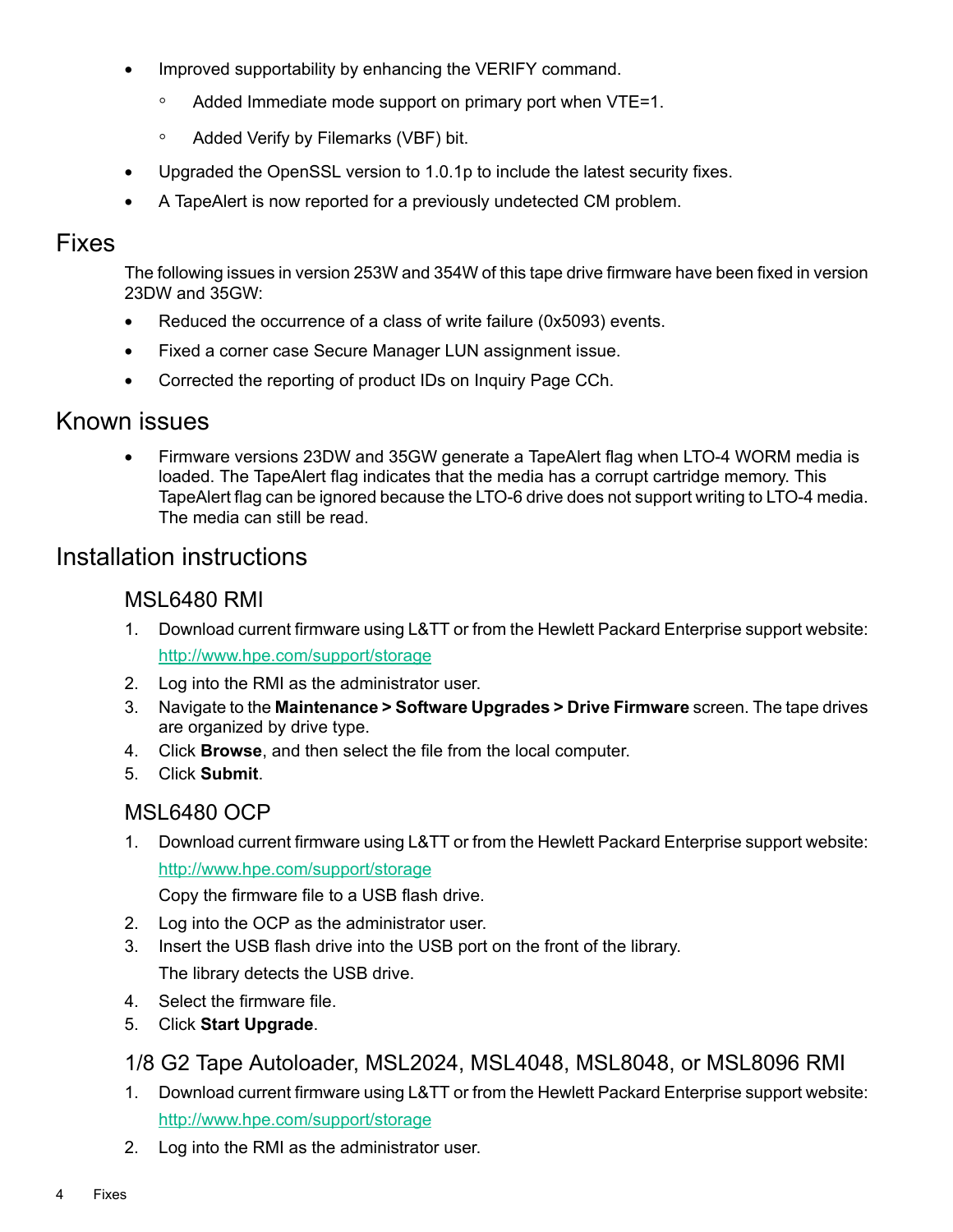- 3. In the **Support: Firmware** page, select the tape drive, browse to the location of the tape drive firmware file, and click **Update**.
- 4. Repeat step 3 to update firmware for additional tape drives in the library.

# 1/8 G2 Tape Autoloader or MSL2024 OCP

1. Download current firmware using L&TT or from the Hewlett Packard Enterprise support website: <http://www.hpe.com/support/storage>

Copy the firmware onto the USB flash drive.

- 2. Insert the USB flash drive into the USB port on the back of the autoloader or library.
- 3. From the Home screen, press **Next** until the screen displays **Support**. Press **Enter** to select.
- 4. Press **Next** until the screen displays **Drive FW upgrade**. Press **Enter** to select.
- 5. Enter the administrator password if prompted.
- 6. Press **Next** until the screen displays the filename of the tape drive firmware file on the USB drive. Press **Enter** to select the firmware file.
- 7. If the upgrade failed, press **Enter** to display the error code and message describing the cause of the failure.
- 8. When the upgrade is complete, remove the USB flash drive from the USB port.

# MSL4048, MSL8048, or MSL8096 OCP

1. Download current firmware using L&TT or from the Hewlett Packard Enterprise support website: <http://www.hpe.com/support/storage>

Copy the firmware onto the USB flash drive.

- 2. Insert the USB flash drive into the USB port on the back of the library.
- 3. From the **Support** menu, select **FW Upgrade > By USB**.
- 4. Enter the administrator password if prompted.
- 5. Select the tape drive as the target for the upgrade, and select the filename of the firmware. Click **Upgrade**.
- 6. Repeat step 4 to update firmware for additional tape drives in the Library.
- 7. When the upgrade is complete, remove the USB flash drive from the USB port.

# Related information

The latest documentation is available in the Storage section of the Hewlett Packard Enterprise Information Library:

#### <http://www.hpe.com/info/enterprise/docs>

To find documents for this product:

- 1. In the Products and Solutions pane, select **StoreEver Tape**.
- 2. Select the types of documents and your language.
- 3. In the **StoreEver Tape** pane, select your autoloader or library.

Available documents include:

- *HPE StoreEver 1/8 G2 Tape Autoloader Getting Started Guide*: Illustrated installation instructions
- *HPE StoreEver MSL2024 Tape Library Getting Started Guide*: Illustrated installation instructions
- *HPE StoreEver MSL4048 Tape Library Getting Started Guide*: Illustrated installation instructions
- *HPE StoreEver MSL6480 Tape Library Getting Started Guide*: Illustrated installation instructions
- *HP StoreEver MSL8048 and MSL8096 Tape Libraries Getting Started Guide*: Illustrated installation instructions